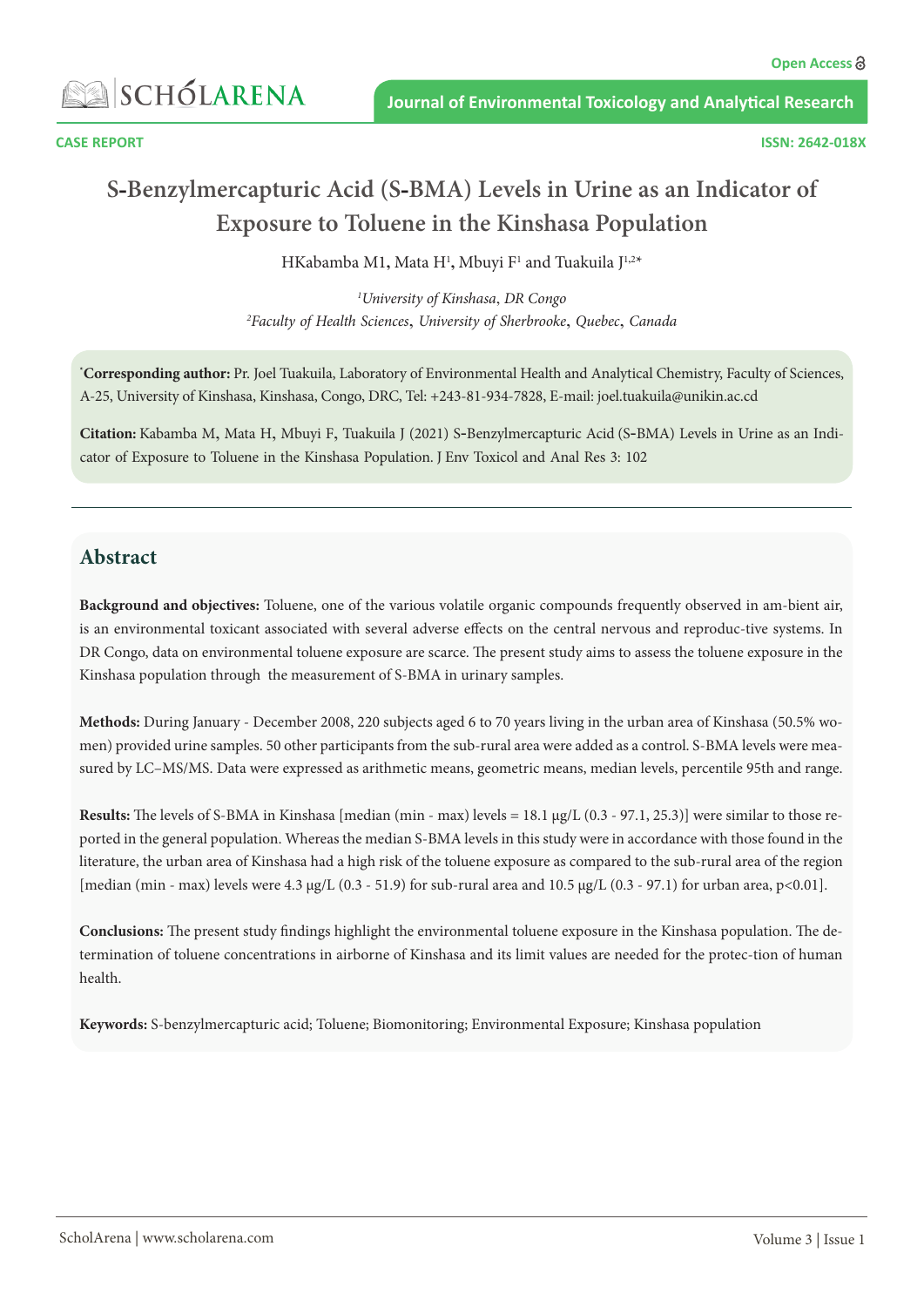# **Introduction**

Toluene is one of the various volatile organic compounds frequently observed in ambient air [1]. Toluene exposure by inhalation is associated with several adverse effects on the central nervous and reproductive systems [2,3,4]. The main sources of toluene exposure include the burning of fossil fuels, toluene-based solvents, thinners and motor vehicle exhaust [5,6]. Others identified sources include cigarette smoke, emissions from volcanoes, forest fires and crude oil [7, 8]. The vapor of toluene in ambient air has been identified as an important source of toluene exposure in the general population [9,10]. The biomarkers of toluene exposure highlighted in the literature include toluene in blood, urine and exhaled air, as well as its urinary metabolites: Hippuric acid, Orto-cresol, S-p-toluylmercapturic acid and S-benzylmercapturic acid (S-BMA) [11]. Among these biomarkers, S-BMA has been proposed as a reliable biomarker of toluene exposure [12,13,14,15]. The present study aims to assess the toluene exposure in the Kinshasa population through the measurement of S-BMA in urinary samples.

## **Methods**

#### **Study Design**

During January - December 2008, 220 subjects aged 6 to 70 years, not occupationally exposed to toluene, were selected using a two-stage systematic sampling approach according to [16,17]. After providing some information about this study, subjects were asked to complete a questionnaire, consent in the survey and provide a urine sample. This study was approved by the congolese committee of medical ethics.

#### **Laboratory Method**

Spot urine samples were collected in polystyrene containers and stored at −20 ◦C until analysis in the Louvain Center for Toxicology and Applied Pharmacology (Brussels, Belgium). After thawing and mixing all frozen urine samples, 1 mL of urine aliquot was spiked with 25  $\mu$ L of an internal standard solution (1 mg/L of D3-SBMA). The sample was diluted with nanopure water (1:1) and centrifuged using Isolute SAX 500 mg 3 mL SPE columns according to the previous procedure used by [18]. Samples were analyzed by using LC–MS/MS system, equipped with Waters Alliance 2795 LC Column: C18 Supersples 100 (125 mm x 4 mm). Solvent-A was 0.5%  $(v/v)$  aqueous acetic acid and solvent-B was methanol with 0.5%  $(v/v)$  acetic acid. The solvent elution program used a flow rate of 0.40 mL/min at 50 C. The mass spectrometer was operated in negative ion electrospray mode. Mass spectral data on ions were obtained in multiple reaction monitoring. The limit of detection (LOD) was 0.70 μg/L. The analytical methods used in this study are in accordance with the literature [19, 20, 21]. Additionally, urinary cotinine was determined by HPLC according to the methods previously described by Benowitz (1996).

The statistical data analysis was performed using NCSS version 2004 [22]. We expressed the results as AM (Arithmetic means), GM (Geometric means), median, P95th (percentile 95th) and range. Dealing with laboratory results below the LOD (limit of detection), we used LOD/2. All parametric tests and stepwise multiple linear regression analyses were used according to the statistical procedure described by [22].

# **Results and Discussion**

In the present work, we assessed the environmental exposure to toluene in the Kinshasa population using a urinary S-BMA as a biomarker. The characteristics of the participants from urban area as well as rural area are reported in. The average of age was 31 years (min = 6 and max= 70), with 50.5% of female, 36% of current smokers and 77.3% of adults.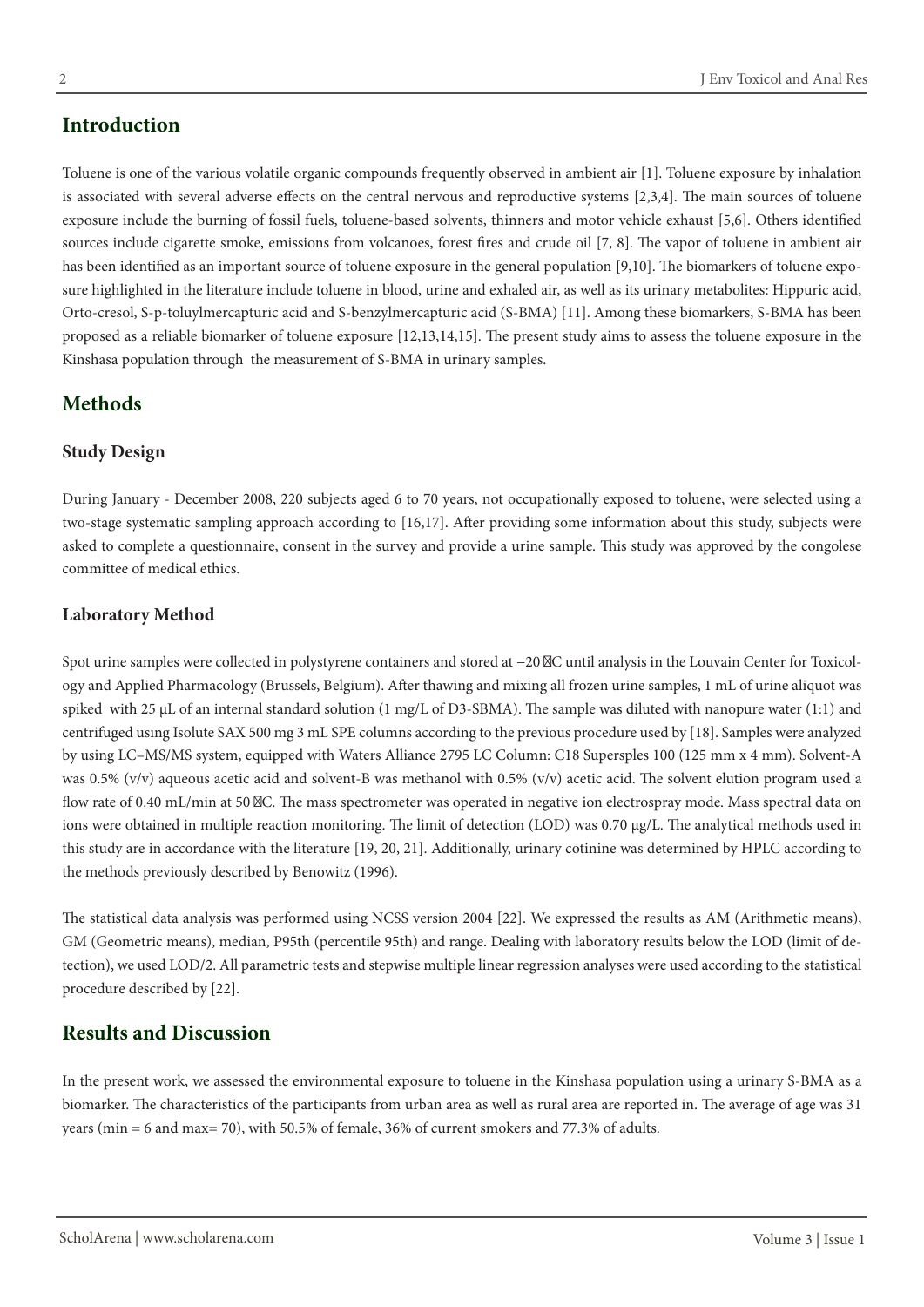One absorbed through the lungs, toluene is biotransformed and secreted rapidly in the urine (IARC, 1999; ATSDR, 2015). Several toluene exposure studies have been conducted among population in environmental and occupational settings using urinary metabolites as the indicator of toluene exposure [22, 23, 24, 25]. Some of these studies reported also that the urinary metabolites are GST-dependent [26, 27, 28]. Considering that GSTs are dimeric enzymes with two polymorphic genes in the general population [29], this information should be considered when interpreting urinary levels of S-BMA [27].

Median (range, P95th) urinary S-BMA was 18.1 μg/L (0.3 - 97.1, 25.3). Women had high levels of S-BMA as compared to men (0 for female, GM: 7.9 μg/L vs 1 for male, GM: 5.8 μg/L,  $p<0.01$ ). This can be explained by cooking activities mostly found in women in DR Congo (Tuakuila et al., 2013).

Comparing non-smokers and current smokers, higher levels of S-BMA were found in current smokers (0 for non-smokers, GM: 2.1 μg/L vs 1 for current smokers, GM: 11.8 μg/L, p<0.01). This is in accordance with the results of other studies in the literature (IARC, 2004; Polzin et al., 2007; Schettgen et al., 2008; B'Humer, 2011; ATSDR, 2015). For example, Schettgen et al. (2008) reported median (min-max) levels for S-BMA in non-smokers and smokers of 8.2 μg/L (1.6 - 77.4) and 11.5 μg/L (0.9 - 51.2), respectively. B'Humer (2011) found median (min-max) levels for S-BMA in non-smokers and smokers of 6.9 μg/L (0.3 - 23.3) and 7.4 μg/L (1.3 - 28.3), respectively.

The Levels of S-BMA were lower in children as compared to adults (0 for 6-14 years, GM: 2.7 μg/L vs 1 for >14 years, GM: 11.2 μg/L, p<0.01). This is because no child was a smoker.

Levels of S-BMA found in the present study were in accordance with those previously reported in the general population. The median (min - max, n) levels reported were  $9.8 \mu g/L (0.9 - 77.4, n = 30)$  [28, 29].

The stepwise multivariable analyses were performed to compare urban area to sub-rural area (0 for sub-rural area/1 for urban area). The potential confounders were age (continuous variable), sex (qualitative variable) and smoking habits (urinary cotinine levels, continuous variable). The partial R2 was 0.016 for age, 0.013 for sex, 0.126 for smoking habits and 0.019 for area. The variables used in this model explained approximately 17% (Total R2 was 0.174) of the variance of the S-BMA levels : median (min - max) levels were 4.3 μg/L (0.3 - 51.9) for sub-rural area and 10.5 μg/L (0.3 - 97.1) for urban area. About 2-fold higher levels of S-BMA were found in the urban area of Kinshasa as compare to the sub-rural area of the same region.

This study had two major limitations. First, the participants were not randomly selected because of the absence population registers in Kinshasa. Second, passive smoking, an other source of toluene exposure in the general population, did not evaluate [30].

Despite these limitations, the levels of S-BMA in Kinshasa were similar to those reported in the general population. Whereas the median S-BMA levels in our study were in accordance with those found in the literature, the highest risk of exposure was observed in the urban area of Kinshasa. The present study findings highlight the environmental toluene exposure in the Kinshasa population. The determination of toluene concentrations in airborne of Kinshasa and its limit values are needed for the protection of human health [31].

#### **Acknowledgments**

We thank the study participants, the staff of investigators, professors Lison, Hoet and Haufroid as well as Mr Boesmans for their collaboration. The financial support of the Belgian Technical Cooperation (Coopération Technique Belge-CTB/Belgische Technische Coöperatie-BTC), SOPACHEM and LTAP (Louvain Center for Toxicology and Applied Pharmacology) are gratefully acknowledged.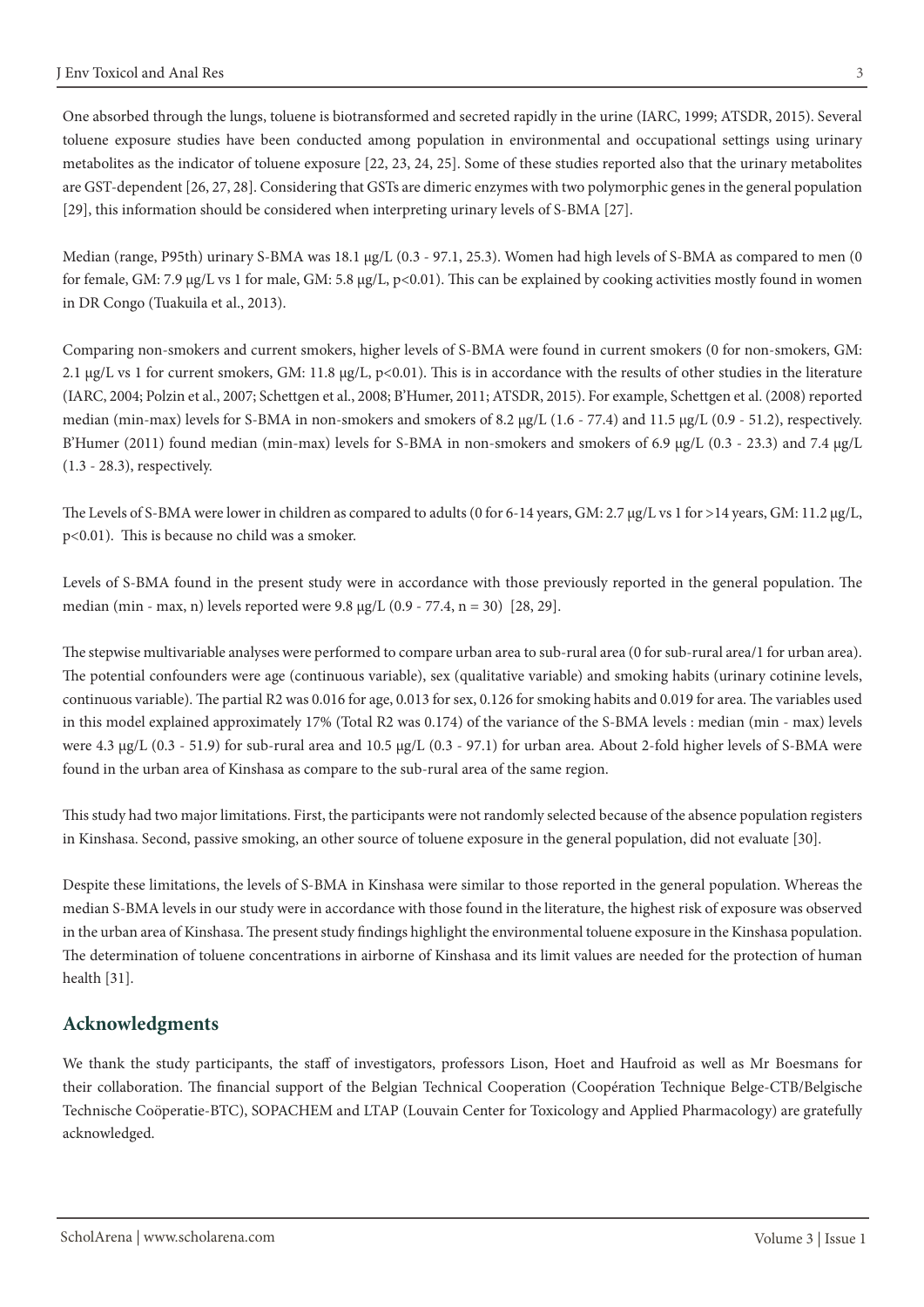### **References**

1. ACGIH (American Conference of Governmental Industrial Hygienists) (2014) TLVs and BEIs: Threshold limit values for chemical substances and physical agent.s & biological exposure indices. ACGIH; Cincinnati, Ohio.

2. ACGIH (American Conference of Governmental Industrial Hygienists) (2011) TLVs and BEIs for chemical substances and physical agents. Cincinnati, OH: ACGIH.

3. Ancelle T (2002) Statistique Epidémiologie.1ère Ed. Maloine, Paris.

4. Angerer J, Schilbach M, Kramer A (1998)S-p-Toluylmercapturic acid in the urine of workers exposed to toluene: A new biomarker of toluene exposure. Arch Toxicol. 72: 119-23.

5. ATSDR (Agency for Toxic Substances and Disease Registry)(2015)Toxicological Profile for Toluene (Draft for public comment). Atlanta, GA: US Department of Health and Human Services, Public Health Service.

6. Benowitz NL (1996) Cotinine as a biomarker of environmental tobacco smoke exposure. Epidemiol. Rev. 18: 188-204.

7. B'Hymer C (2011) Validation of an HPLC-MS-MS method for the determination of urinary S-benzylmercapturic acid and S-phenylmercapturic acid. J. Chromatogr. Sci. 49: 547-53.

8. Cosnier F, Cossec B, Burgart M, et al. (2013)Biomarkers of toluene exposure in rats: mercapturic acids versus traditional indicators (urinary hippuric acid and o-cresol and blood toluene). Xenobiotica 43: 651-60.

9. Fan R, Li J, Chen L, Xu Z, He D, et al. (2014) Biomass fuels and coke plants are important sources of human exposure to polycyclic aromatic hydrocarbons, benzene and toluene. Environ. Res 135: 1-8.

10.Fustinoni S, Mercadante R, Campo L, (2009) Self-collected urine sampling to study the kinetics of urinary toluene (and o-cresol) and define the best sampling time for biomonitoring. Int Arch. Occup. Environ. Health 82: 703-13.

11.Gericke C, Hanke B, Beckmann G, Baltes MM, Kühl KP, et al. (2001) Multicenter field trial on possible health effects of toluene: III. Evaluation of effects after long-term exposure. Toxicology 168: 185-209.

12.Goniewicz ML, Smith DM, Edwards KC, Blount BC, Caldwell KL, et al. (2018) Comparison of Nicotine and Toxicant Exposure in Users of Electronic Cigarettes and Combustible Cigarettes. JAMA Netw. Open 1: e185937.

14.Greenberg MM (1997) The Central Nervous System and Exposure to Toluene: A Risk Characterization. Environ. Res.72: 1-7.

15.IARC (International Agency for Research on Cancer) (2004) IARC Monographs on the Evaluation of Carcinogenic Risk to Humans; Tobacco Smoke and Involuntary Smoking; IARC Scientific Publications: Lyon, France 83.

16.IARC (International Agency for Research on Cancer) (1999) IARC Monographs on the Evaluation of Carcinogenic Risks to Humans. Re-evaluation of some organic chemicals, hydrazine and hydrogen peroxide.IARC - Lyon, 71. 830-855.

17.Hays SM, Aylward LL (2009) Using biomonitoring equivalents to interpret human biomonitoring data in a public health risk context. J Appl Toxicol 29: 275-88.